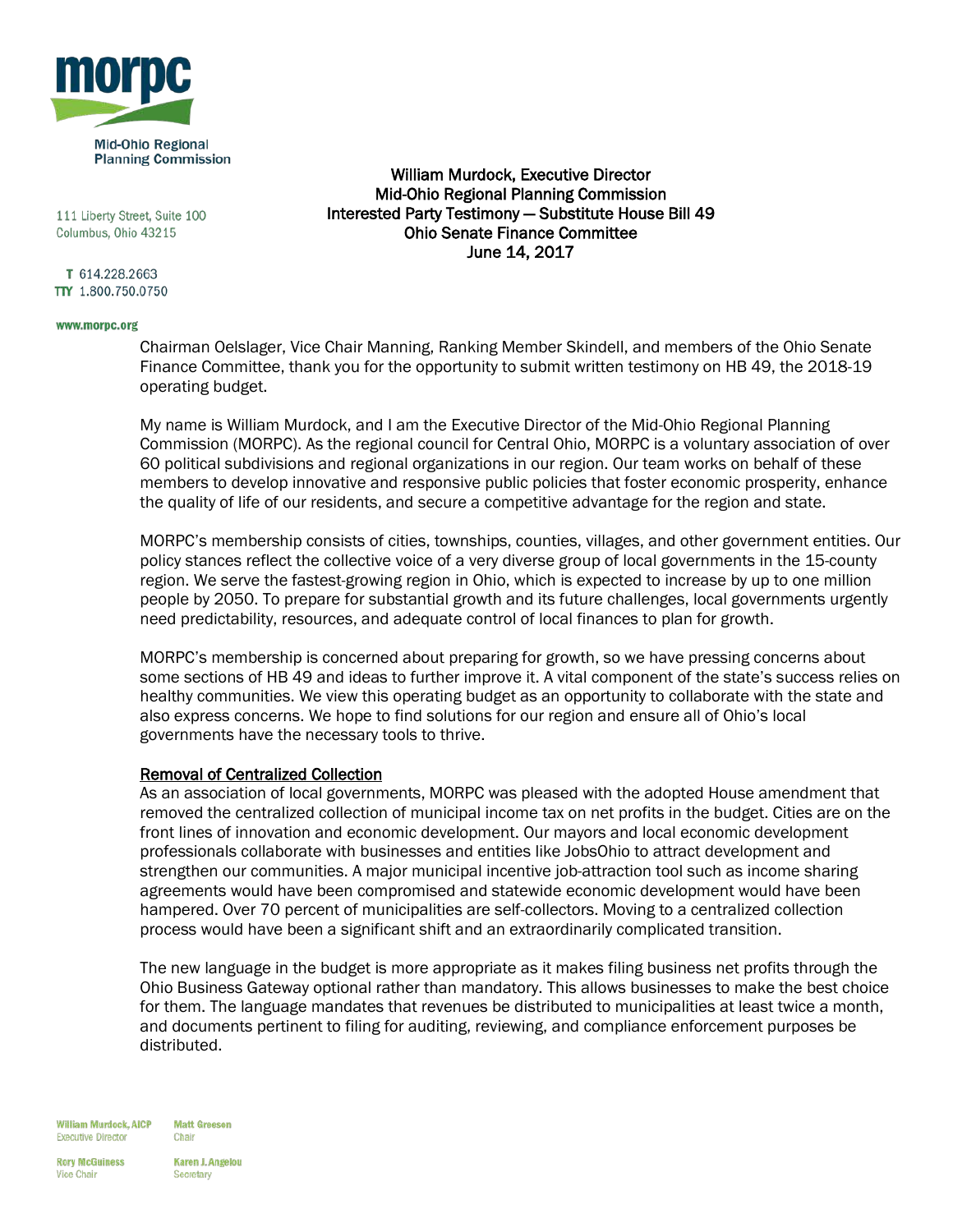# Throwback Rule

We oppose the elimination of the throwback rule added by the House. Central Ohio is a major logistics and distribution hub, and our member municipalities rely on revenue generated through the uniformly applied throwback rule, one component of the three-factor formula for determining sales that originate from mainly warehouse, distribution, or fulfillment centers. In 2014, when the legislature debated and adopted HB 5, legislators determined better tax reform measures were available benefiting businesses and rejected a similar effort to repeal the throwback rule. We ask that this proposal to repeal the throwback rule be removed from the budget.

## Local Government Fund

We were concerned with the original version of this budget, which included a capacity-based formula for Local Government Fund (LGF) distribution, and are pleased to see its removal. Such a proposal could not effectively measure the success of our local governments and would have led to instability on the local level.

As you know, the purpose of the LGF is to share revenue that local governments lost when the state began to impose its own sales tax. We are encouraged this budget has more LGF funds allocated than the previous budget, however, ten years ago LGF funding earmark percentage was significantly higher at 3.68 percent of the state General Revenue Fund (GRF). After a decade of transitional changes, the current funding percentage is inadequate at only 1.66 percent.

To ensure a continued level of local services statewide as well as giving our region the ability to deal with pressures of growth, we strongly advocate for the LGF to be restored to its previous 3.68 percent level. This investment to our communities will assist local governments in providing services such as working to retain and recruit new businesses, ensuring needed repairs and improvements to local infrastructure, or solving difficult issues with both rural and urban access to employment and access to senior services.

## Transit Funding

We commend Governor Kasich and Director Wray for putting together a forward-looking transportation budget, which MORPC supported. However, this proposed operating budget, as is, would significantly reduce sales tax revenue for Ohio counties and regional transit authorities. This revenue loss is a result of the sunset of sales taxes on Medicaid managed care organizations (MCO). The current budget language simply allows this source of revenue to expire, depriving Ohio counties and regional transit authorities of over \$200 million annually. The Central Ohio Transit Authority (COTA), a MORPC member, would lose \$9 million annually.

In a region that could add up to one million people and 300,000 jobs by 2050, it is essential that we continue to invest in our transit system. We support finding a long-term solution to a major impending revenue loss for Ohio's local transit agencies and counties.

## **Water Quality and Quantity**

MORPC also places a high priority on water quality and availability. We support our partner and associate member Franklin County Soil and Water Conservation District and other SWCDs across the state in continuing to make a positive impact on our water resources. In order for SWCDs to fulfill their mission it is imperative that state funding be restored to a one-one match with localities. Historically, the Legislature strived to meet this match level each budget cycle, however, SWCD funding declined with the state's financial challenges during the recession and has not been restored. The current proposal in the budget stands at 69 percent state funding.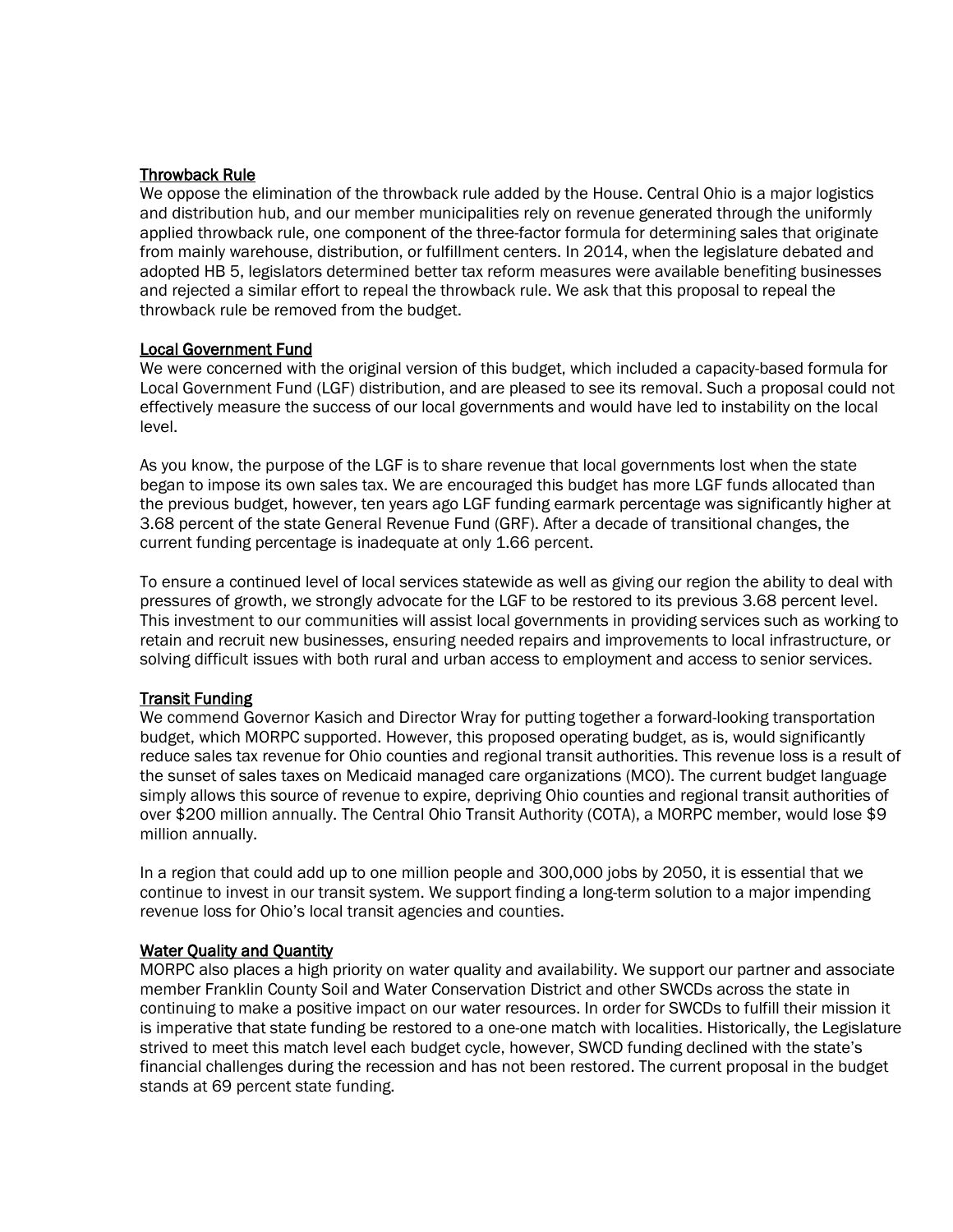# Data Sharing

With data collection and analysis being a key service to the public and our communities, MORPC serves as an information hub for the Columbus Region. We provide demographics, maps, and tools to inform everything from business expansion decisions to local government safety investments. We know advances in technology can increase efficiency, heighten safety, and provide better public services.

Data allows communities to identify strengths and weaknesses in their business practices, open paths to new opportunities, and benchmark themselves against best practices. Therefore we were disappointed to hear of the removal of the DataOhio Board and an accompanying local government information exchange grant program from the budget in the Senate's substitute version of the budget legislation.

MORPC supports a provision in the budget that utilizes advanced data analytics by requiring all state agencies, boards, and commissions to share the data they now store in more than 1,600 separate databases. By better connecting and correlating these individual data resources and applying advanced analytical technologies, the state can better tackle complex problems with solutions that improve Ohioans' health, security and well-being. We look to further our partnership with state agencies as this endeavor begins.

## Making Ohio More Age-Friendly

Central Ohio's population over 65 is expected to double in the next 35 years. This poses a great opportunity and several challenges. In 2016 MORPC, the City of Columbus and AARP Ohio launched Age-Friendly Columbus. Over the course of two years, the project will assess the age friendliness of Columbus.

Last year, MORPC and Columbus conducted a survey to learn the strengths and weaknesses of older residents in Columbus. The Findings Report outlines the need for new and improved sidewalks. 52 percent of older adults indicated sidewalks are uneven or unsafe, while 40 percent reported sidewalks were not present in areas they wished to walk. This is a personal issue for many of us with loved ones whose freedom and safety in their own neighborhoods are threatened as they age.

We seek an appropriation, over the biennium, that would be distributed by the Ohio Department of Transportation for the purpose of awarding grants through a Safe Sidewalks for Seniors Initiative to eligible age-friendly cities or metropolitan planning organizations serving eligible cities. The initiative will identify neighborhoods with a high population of older adults that lack the sidewalk infrastructure to services, amenities, and opportunities. Such an investment in a community will make our region an even better place for older adults and everyone else.

## Public Library Funding

We also support maintaining the Public Library Fund at 1.7 percent of the state GRF. This will ensure that members of our region will continue to have access to the breadth of educational resources, job search assistance, and workforce development support provided by our state's public libraries.

## Sharing of Business Tax-Related Information within Local Governments

Income tax and job information is critically needed by economic development professionals and school districts to determine the economic impact of employers and for evaluating the effectiveness of municipal job-creation programs. It is also critical for monitoring compliance with income tax sharing arrangements between municipalities and school districts that are often entered into to distribute new revenue from job-creating projects. This information is collected as a regular part of the income tax